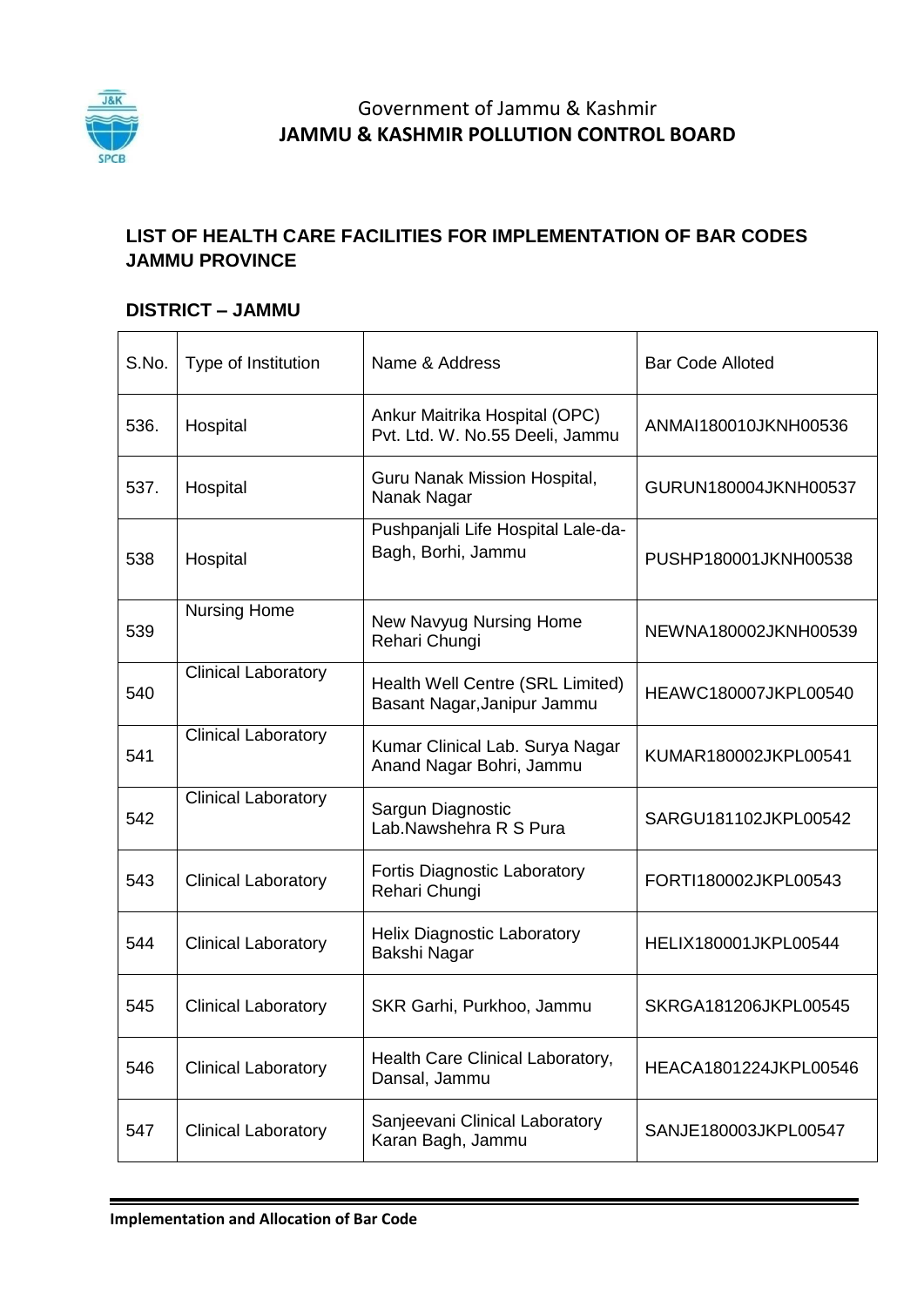| 548 | <b>Clinical Laboratory</b> | Om Clinical Laboratory Pacca<br>Danga, Jammu             | OMCLI181102JKPL00548  |
|-----|----------------------------|----------------------------------------------------------|-----------------------|
| 549 | <b>Clinical Laboratory</b> | Medivista Health Care PVT. Ltd.<br>Kacchi Chawni, Jammu  | MEDIV180001JKPL00549  |
| 550 | <b>Clinical Laboratory</b> | <b>Oscar Super Speciality Gastro</b><br>Clinic B.Nagar   | OSCAR180005JKPL00550  |
| 551 | <b>Clinical Laboratory</b> | Raina Clinical Laboratory R S<br>Pura, Jammu             | RAINA181102JKPL00551  |
| 552 | <b>Clinical Laboratory</b> | Patient Care Centre Bakshi<br>Nagar, Jammu               | PCCBN180005JKPL00552  |
| 553 | <b>Clinical Laboratory</b> | K C Mediplex K C Jammu                                   | KCMED180005JKPL00553  |
| 554 | Clinical Laboratory        | Sai Multispeciality Diagnostic<br>Centre T. Tillo, Jammu | SAIMU180002JKPL00554  |
| 555 | Clinical Laboratory        | Tawi Diagnostic & Imaginary<br>Centre B. Nagar           | TAWDI180005JKPL00555  |
| 556 | <b>Clinical Laboratory</b> | Pandita Clinical Laboratory<br>Kandoli, Nagrota, Jammu   | PANDI181221JKPL00556  |
| 557 | <b>Clinical Laboratory</b> | Divya Health Care Lab. Janipur                           | DIVYA1810007JKPL00557 |
| 558 | <b>Clinical Laboratory</b> | Medi Aid Diagnostic Rehari,<br>Jammu                     | MEDAI180002JKPL00558  |
| 559 | <b>Clinical Laboratory</b> | Human Diagnostic Laboratory<br>Barnai                    | HUMAN181205JKPL00559  |
| 560 | Clinic                     | Radiance Skin & Hair Care<br>Centre Chawdi Channi, Jammu | RADSK180011JKCL00560  |
| 561 | Clinic                     | Sunrise Ultrasound Clinic Gandhi<br>Nagar, Jammu         | SUNUL180004JKPL00561  |
| 562 | Clinic                     | Drug Addiction Centre Gandhi<br>Nagar, Jammu             | DRUAD180004JKPL00562  |
| 563 | Clinic                     | Rama Krishan Mission Medical<br>Centre Udheywala         | RKMMC180018JKCL00563  |
| 564 | <b>Clinical Laboratory</b> | Dr. Lal Path Lab. Akhnoor,<br>Jammu                      | LALPL181201JKPL00564. |

<u> 1989 - Johann Barn, mars ann an t-Amhain an t-Amhain an t-Amhain an t-Amhain an t-Amhain an t-Amhain an t-Amh</u>

 $\blacksquare$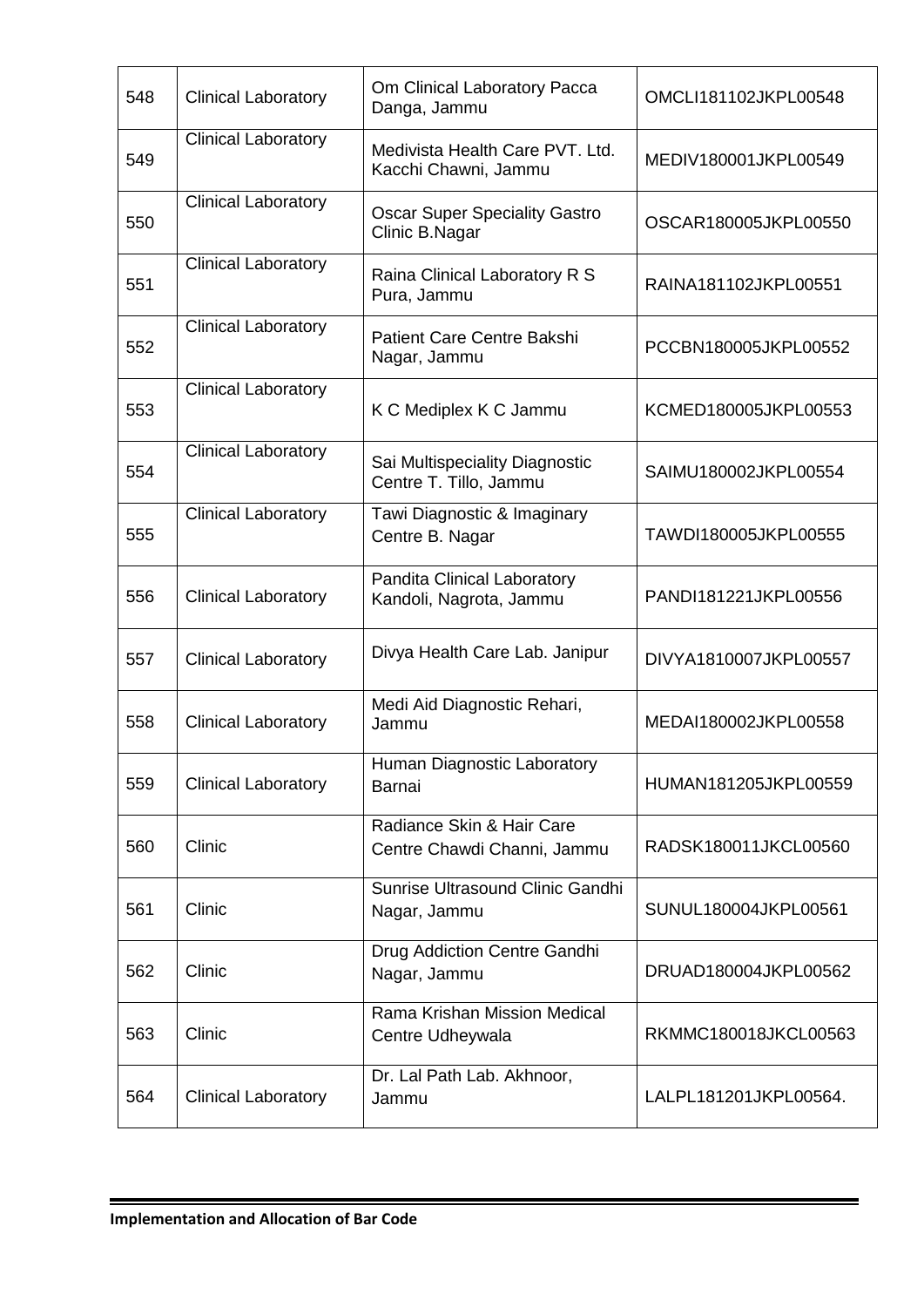| 565 | <b>Clinical Laboratory</b> | Dr. Lal Path Laboratory Janipur,<br>Jammu                                   | LALPL180007JKPL00565. |
|-----|----------------------------|-----------------------------------------------------------------------------|-----------------------|
| 566 | <b>Clinical Laboratory</b> | Dr. Lal Path Lab, Kunjwani                                                  | LALPL180011JKPL00566  |
| 567 | <b>Clinical Laboratory</b> | Shree Clinical Laboratory,<br>Shalamar Road, Jammu                          | SHREE180001JKPL00567  |
| 568 | <b>Clinical Laboratory</b> | Prime Health Care & Intervention<br>Centre, Trikuta Nagar, Jammu            | PRIME180012JKPL00568  |
| 569 | <b>Clinical Laboratory</b> | Dr. Kum Kum Pathology<br>Diagnostic Laboratory, Jammu                       | KUMKU180001JKPL00569  |
| 570 | Urban P H C (Govt.)        | Shastri Nagar                                                               | URPHC180003JKBH00570  |
| 571 | Eye Clinic                 | Sachdeva Netralaya, G. Nagar,<br>Jammu                                      | SACNE180004JKPL00571  |
| 572 | <b>Clinical Laboratory</b> | Swasthiya Health Care Opp. Bee<br>Enn Hospital, T. Tillo Jammu              | SWAST180002JKPL00572  |
| 573 | <b>Clinical Laboratory</b> | Rakhsha Kidney Centre Pvt. Ltd<br>Opp. State Guest House T. Tillo,<br>Jammu | RAKKC180002JKPL00573  |
| 574 | <b>Clinical Laboratory</b> | <b>Choudhary Clinical Laboratory</b><br>Khour, Akhnoor, Jammu               | CHOUD181203JKPL00574  |
| 575 | <b>Clinical Laboratory</b> | Sun Shine Diagnostic Laboratory<br>Khour, Akhnoor, Jammu                    | SUNSH181203JKPL00575  |
| 576 | <b>Clinical Laboratory</b> | Himalaya Diagnostic Laboratory<br>D-64, Maheshpura B. Nagar                 | HIMAL180005JKPL00576  |
| 577 | <b>Clinical Laboratory</b> | Apex Diagnostic Laboratory,<br>B.Nagar, Jammu                               | APEXD180001JKPL00577  |
| 578 | <b>Clinical Laboratory</b> | Sarvadha Diagnostic Centre,<br>Barnai Road, Jammu                           | SARVA181123JKPL00578  |
| 579 | <b>Clinical Laboratory</b> | <b>INDRA IVF Pvt.Ltd. City Plaza</b><br>Maharaja Gulab Singh Marg,<br>Jammu | INIVF180003JKPL00579  |
| 580 | <b>Clinical Laboratory</b> | Sanjeevani Clinical Lab Chatha<br>Mill, Satwari                             | SANJE180003JKPL00580  |
| 581 | <b>Clinical Laboratory</b> | Life Care Diagnostic Lab Jagti,<br>Nagrota                                  | LIFCA181221JKPL00581  |

<u> 1989 - Johann Barn, mars ann an t-Amhain an t-Amhain an t-Amhain an t-Amhain an t-Amhain an t-Amhain an t-Amh</u>

 $\blacksquare$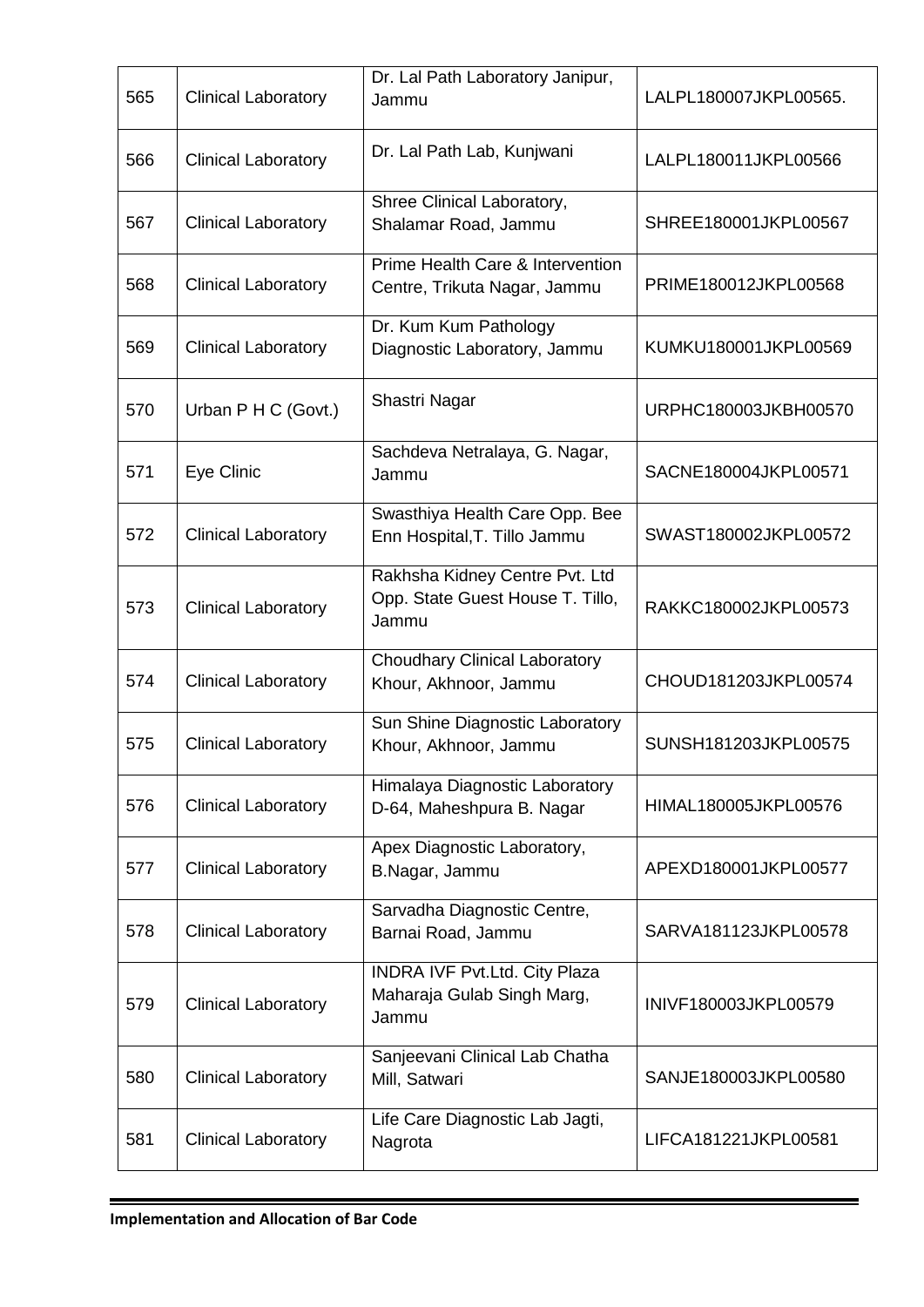| 582 | <b>Nursing Home</b>        | Rahat Hospital Malik Market,<br><b>Bathindi</b>                             | RAHAT180011JKBH00582 |
|-----|----------------------------|-----------------------------------------------------------------------------|----------------------|
| 583 | <b>Clinical Laboratory</b> | Sudan Diagnostic Clinical<br>Laboratory Karan Bagh Gadi,<br>Jammu           | SUDDI180016JKPL00583 |
| 584 | <b>Clinical Laboratory</b> | Green Clinical Laboratory Opp.<br>Pahalwan Di Hatti Gandhi Nagar,<br>Jammu. | GREEN180004JKPL00584 |

## **DISTRICT - SAMBA**

| S.No. | Type of<br><b>Institution</b> | <b>Address</b>                                                         | <b>Bar Code Allocated</b> |
|-------|-------------------------------|------------------------------------------------------------------------|---------------------------|
| 144   | Clinical<br>Laboratory        | Micron Clinical Lab, Samba                                             | MICRO184121JKPL03144      |
| 145   | Hospital                      | <b>ESIC Model Hospital Bari</b><br>Brahamna, Samba                     | ESICM181133JKBH03145      |
| 146   | Clinical<br>Laboratory        | Faith Clinical Lab, Vijaypur,<br>Samba                                 | FAITH184120JKPL03146      |
| 147   | Clinical<br>Laboratory        | Micron Laboratory Opp. Distt.<br>Hospital, Samba                       | MICRO184121JKPL03147      |
| 148   | Clinical<br>Laboratory        | <b>Shivalik Clinical Laboratory</b><br>W.No.4, Samba                   | SHIVA184121JKPL03148      |
| 149   | Clinical<br>Laboratory        | Dr. Lal Path Laboratory Main<br>Chowk Opp. J&K Bank Vijaypur,<br>Samba | LALPA184120JKPL03149      |

# **DISTRICT - KATHUA**

| S.No. | Type of<br><b>Institution</b> | <b>Address</b>                                             | <b>Bar Code Allocated</b> |
|-------|-------------------------------|------------------------------------------------------------|---------------------------|
| 281   | Clinical<br>Laboratory        | Jai Durga Diagnostics Ward No. 5<br>Chak Sona Lupa, Kathua | JAIDU184101JKPL04281      |
| 282   | Clinical<br>Laboratory        | Vardan Clinical Laboratory Main<br>Bazar, Kathua           | VARCL184101JKPL04282      |

<u> 1989 - Jan Sarajević, politički politički politički kalendar († 1908)</u>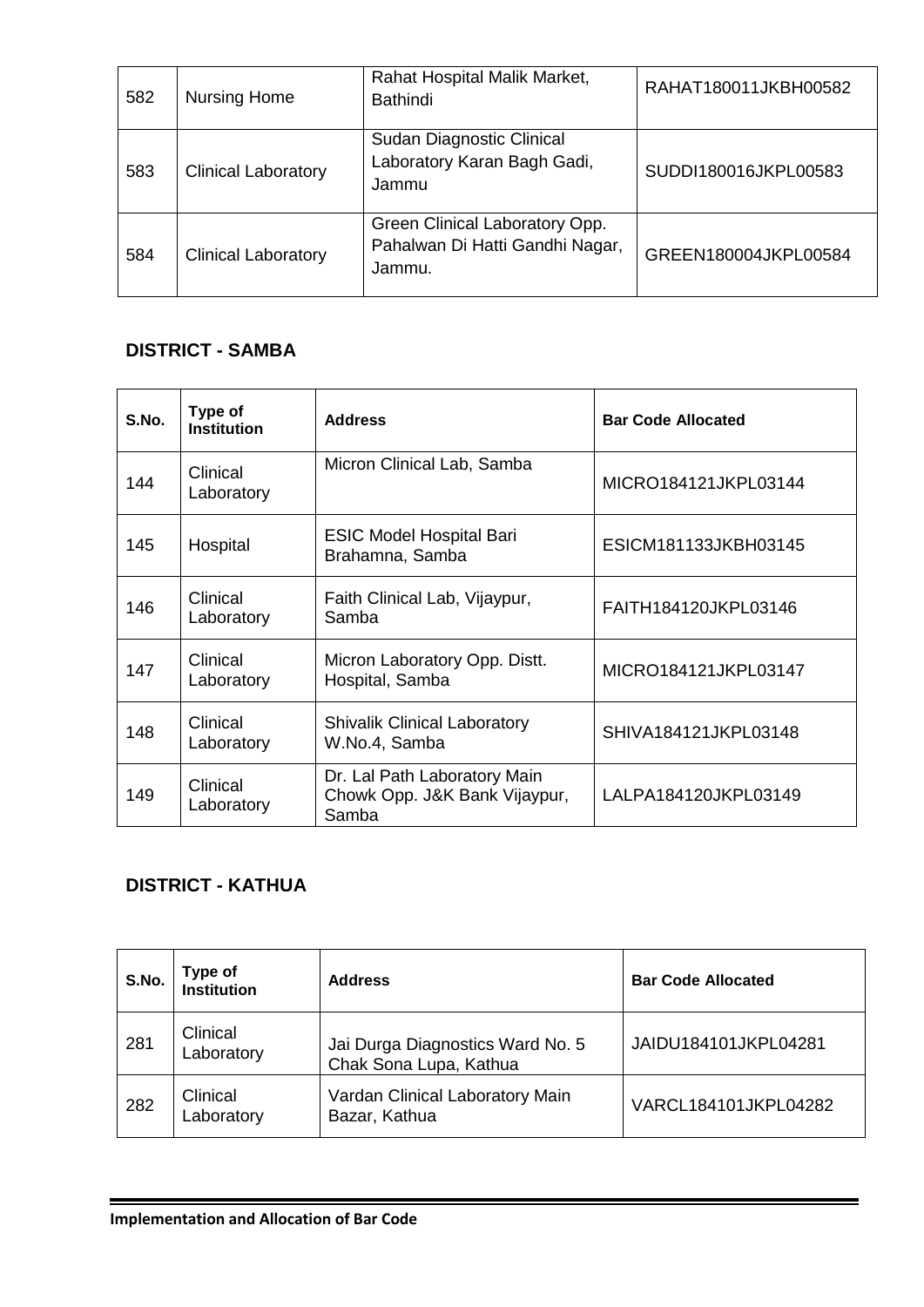| 283 | Clinical<br>Laboratory | Raina Clinical Laboratory Kotli Shah<br>Doula Tanda Morh, Kathua                 | RAICL184142JKPL04283 |
|-----|------------------------|----------------------------------------------------------------------------------|----------------------|
| 284 | Clinical<br>Laboratory | Vaishnav Clinical Laboratory<br>Chadwal, Kathua                                  | VAISH184144JKPL04284 |
| 285 | Clinical<br>Laboratory | Mansotra Diagnostic Laboratory,<br>Kathua                                        | MANSO184101JKPL04285 |
| 286 | Clinical<br>Laboratory | Dr. Lal Path Lab Shaheedi Chowk,<br>Kathua                                       | LALPA184101JKPL04286 |
| 287 | Clinical<br>Laboratory | Dr. Lal Path Labs Collection Centre<br>Near Govt. Medical College, Kathua        | LALPA184101JKPL04287 |
| 288 | Clinical<br>Laboratory | Durga Clinical Laboratory Near SDH,<br>Billawar, Kathua                          | DURGA184204JKPL04288 |
| 289 | Clinical<br>Laboratory | Angel Clinical Laboratory Bus Stand,<br>Billawar, Kathua                         | ANGEL184204JKPL04289 |
| 290 | Clinical<br>Laboratory | <b>Accurate Diagnostic Collection</b><br>Centre of Atulya Shiva Nagar,<br>Kathua | ACCUR184101JKPL04290 |
| 291 | Clinical<br>Laboratory | Smart Clinical Laboratory, Kathua                                                | SMART184101JKPL04291 |
| 292 | Clinical<br>Laboratory | Shakuntala Diagnostic Laboratory<br>Nagri Parole, Kathua                         | SHAKU184151JKPL04292 |

## **DISTRICT - UDHAMPUR**

| S.No. | Type of<br><b>Institution</b> | <b>Address</b>                                                | <b>Bar Code Allocated</b> |
|-------|-------------------------------|---------------------------------------------------------------|---------------------------|
| 243   | Clinical<br>Laboratory        | Mansar Hi Tech Laboratory Battal<br>Majalta, Udhampur         | MANHI182127JKPL06243      |
| 244   | Clinical<br>Laboratory        | Devi Bani Clinical Laboratory<br>Manwal, Udhampur             | DEVBA182127JKPL06244      |
| 245   | Clinical<br>Laboratory        | Health Q O Diagnostic Court Road,<br>Slathia Chowk, Udhampur  | HEAQO182101JKPL06245      |
| 246   | Clinical<br>Laboratory        | Sharma Health Care Diagnostic<br>Laboratory, Kambal, Udhampur | SHAHC182121JKPL06246      |

 $\blacksquare$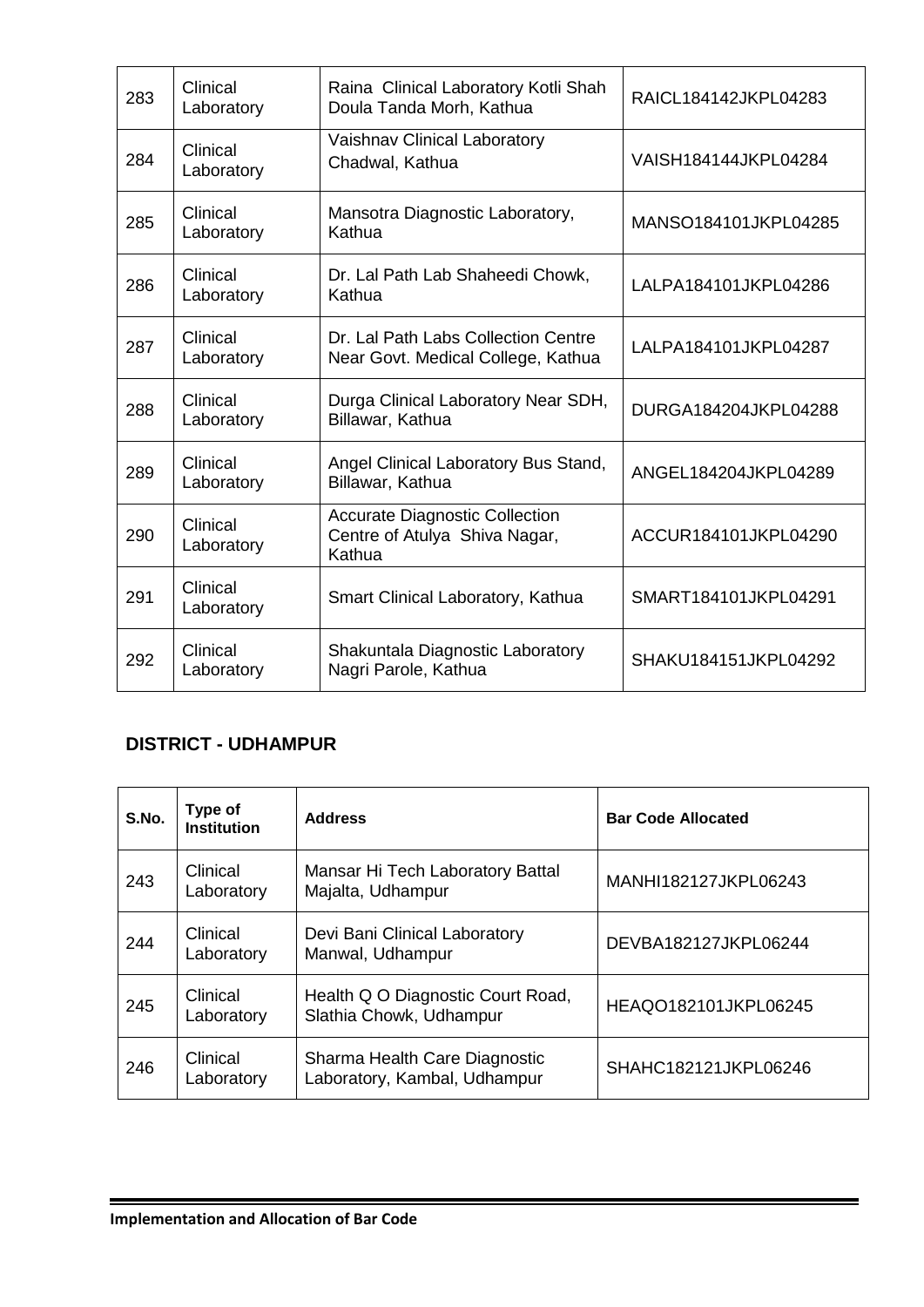### **DISTRICT - RAJOURI**

| S.No. | Type of<br><b>Institution</b> | <b>Address</b>                                                             | <b>Bar Code Allocated</b> |
|-------|-------------------------------|----------------------------------------------------------------------------|---------------------------|
| 255   | <b>Nursing Home</b>           | <b>Orthomaxx Multi Speciality Hospital</b><br>Ward No. 01, Kheora, Rajouri | ORMSH185133JKBH07755      |
| 256   | Clinical Lab                  | Rajouri Clinical Laboratory Kalakot<br>Main Bazar, Rajouri                 | RAJCL185133JKPL07756      |
| 257   | <b>Clinical Lab</b>           | Ganesh Diagnostic Lab., Rajouri                                            | GAND1185133JKPL07757      |
| 258   | Clinical Lab                  | Krishna Diagnostic Ward No. 1,<br>Kheora, Rajouri                          | KRIDI185133JKPL07758      |
| 259   | Clinical Lab                  | Zara Diagnostic Laboratory Kheora,<br>Rajouri                              | ZARAD185133JKPL07759      |
| 260   | Clinical Lab                  | Sudan Diagnostic Lab. Nowshera,<br>Rajouri                                 | SUDAN185151JKPL07760      |
| 261   | <b>Clinical Lab</b>           | Global Diagnostic Laboratory W.No.<br>3, Rajouri                           | GLOBD185133JKPL07761      |
| 262   | <b>Clinical Lab</b>           | Al Fayaz Diagnostic Laboratory<br>Kheora, Rajouri                          | ALFAY185133JKPL07762      |

# **DISTRICT - REASI**

| S.No. | Type of<br>Institution | <b>Address</b>                                           | <b>Bar Code Allocated</b> |
|-------|------------------------|----------------------------------------------------------|---------------------------|
| 110   | Clinical<br>Laboratory | Barnotra Diagnostic Laboratory, Gran<br>Bayotrian, Reasi | BARNO182311JKPL10110      |

#### **DISTRICT - DODA**

| S.No. | Type of<br><b>Institution</b> | <b>Address</b>                                                                  | <b>Bar Code Allocated</b> |
|-------|-------------------------------|---------------------------------------------------------------------------------|---------------------------|
| 240   | Clinical<br>Laboratory        | Al Shifa Diagnostic<br>Laboratory Near SBI, Doda.                               | ALSHD182202JKPL11240      |
| 241   | Clinical<br>Laboratory        | <b>UI- Umer Laboratory</b><br>Diagnostic Centre Gowari<br>Bhalessa Gandoh, Doda | UUMER182202JKPL11241      |